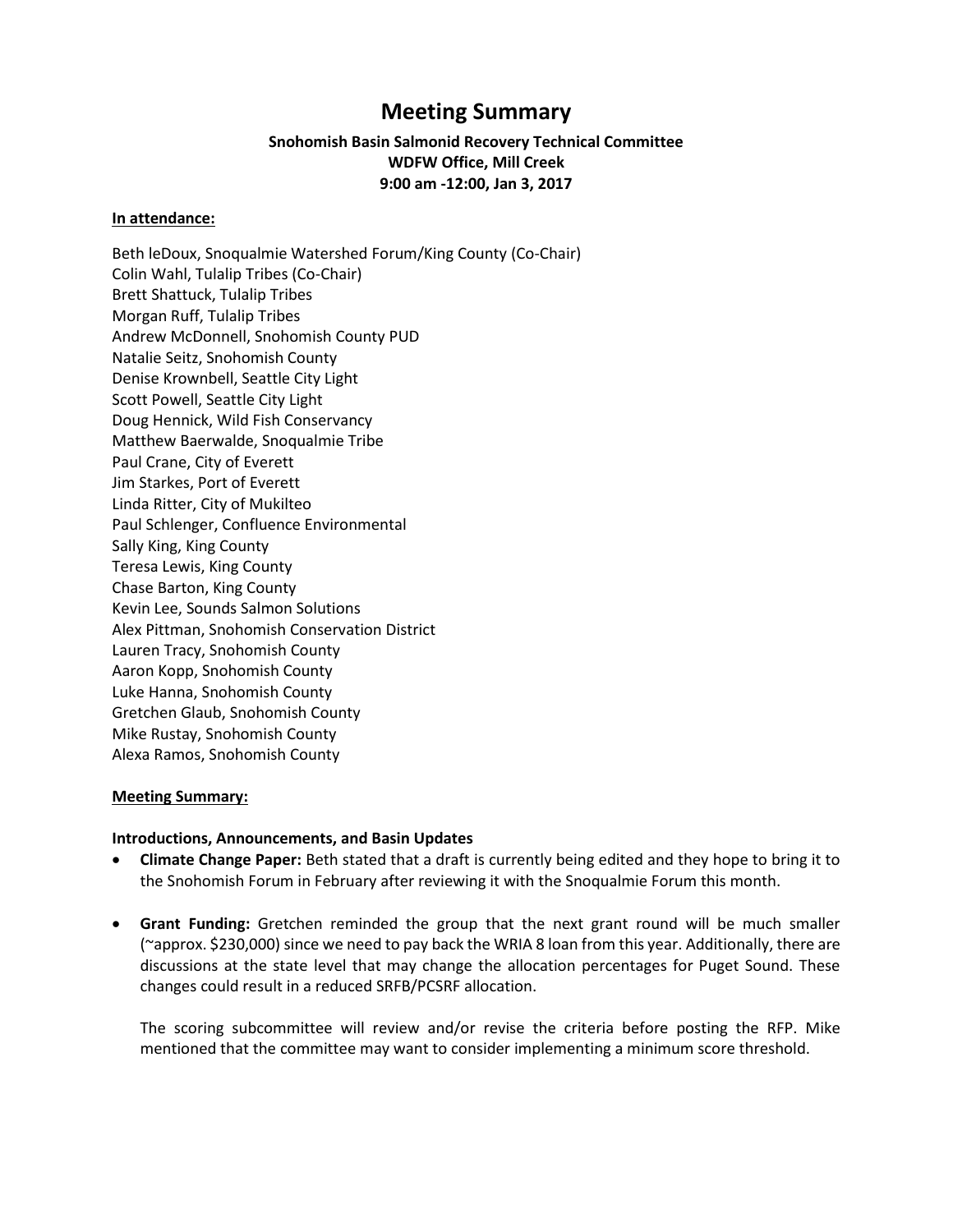Beth added that The Cooperative Watershed Grants are opening on January 19<sup>th</sup>, pending approval from Snoqualmie Forum. A training will be offered beforehand. There will approximately \$870K available. Stay tuned for the RFP email.

**Coastal Squeeze Workshop:** The workshop was on December 12<sup>th</sup>. It was a success! It focused on how we will handle sea level rise and restoration projects in an environment affected by coastal squeeze. The group considered the associated elements of collaborative planning, institutional coordination, and social aspects.

### **Japanese Gulch Update**

Paul Schlenger gave a presentation on the proposed Japanese Gulch shoreline project. This phase consists of a master planning effort that incorporates connecting and softening the shoreline, green-scaping, and salmon-focused restoration. The City of Mukilteo will be taking ownership of the one parcel with a 15 ft. ROW. This project builds on the successful completion of 4 previous phases of restoration work for salmon benefit in Japanese Gulch.

#### **Smith Island Update**

Lauren Tracy and Aaron Kopp gave an update on the Smith Island project. They informed the group that a time, scope, and cost change is necessary and need Forum approval to amend the contract as needed. They hope to receive the Tech Committee's recommendation. Time extension request to extend project two years to Dec. 31, 2018. Scope change requires adjusting acres of estuary restored from 325 to 307 acres. While footprint of work remains the same, change in acres restored is due to how acreage is calculated, i.e. mitigation vs. restoration acreage. Scope change will also increase number of large wood structures (8 to 42 structures) and yards of channel modified/created (4,300 to 6,470 yards). Cost change will add NOAA Coastal Resiliency grant funds.

Project update: Phase I of the project got underway in 2015. Drainage is 90% complete. The pipeline protection work is 70% complete. The breach was pushed back to Fall 2018 (Phase II). Additional time is needed to allow for settling of the new setback dike. Phase II has Final Designs 100% complete. The contract is set to bid in the first quarter of 2017. The interior features such as log structures and channelized work will be done in the second phase. An opening ceremony is projected for August 2019.

The committee agreed to recommend the amendments to the Forum.

#### **BREAK**

## **Tolt Corridor Planning Effort**

The King County project team presented on the Tolt Corridor project planning effort. They distributed informational handouts from their last public meeting on the project. They invited the committee to review the documents and send any comments to Beth for compiling by early next week.

#### **Snohomish Basin 10-Year Update**

It was clarified that this is a Status and Trends report *not* the chapter update. It will examine what we have and have not accomplished so far. A draft will be presented to the committee in May. The final draft will be completed in August. The PDC will be updated in February regarding the efforts and will have a chance to review the outputs for some metrics.

#### **Round Table Announcements**

 Colin mentioned that he attended the Tolt River Corridor stakeholder workshop and sensed almost unanimous opposition towards the dredging except for a few individuals.